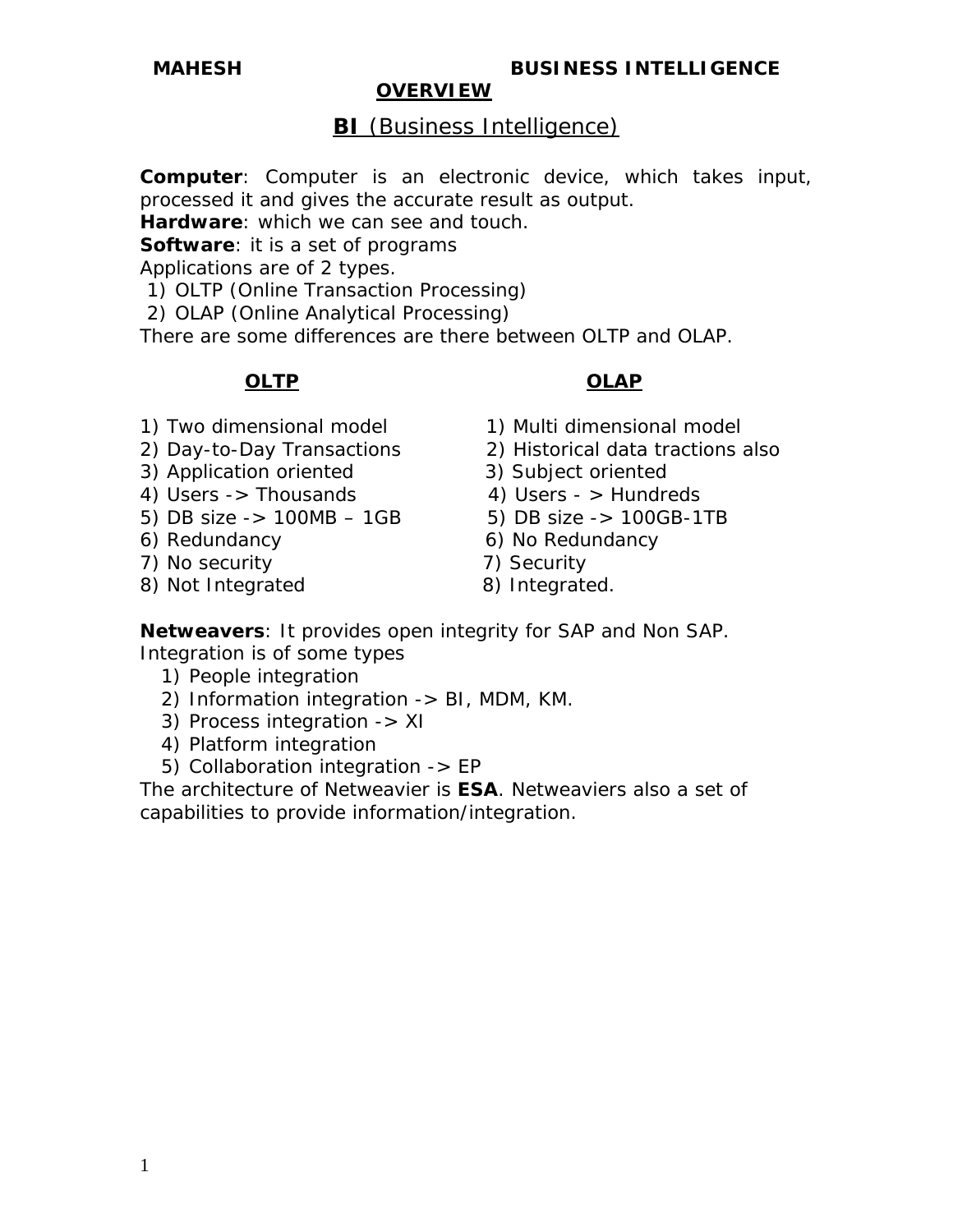#### **Layout/steps in SAP BW (DW)**:



1)  $DB$  = > for designing we can use  $2$  – dimensional model. Data can be stored permanently in database.

- 2) Table contains rows and columns.
- 3) Each column is a field in OLTP.
- 4) Every table must have a Primary key.
- 5) All non-key columns describe key columns called Attributes.





**ER-Model** (Entity Relationship model):

 Multiple tables' likes with a primary and foreign key relationships these are called as ER Model. In a table one field is Primary key if we use the same field in other table then it act as a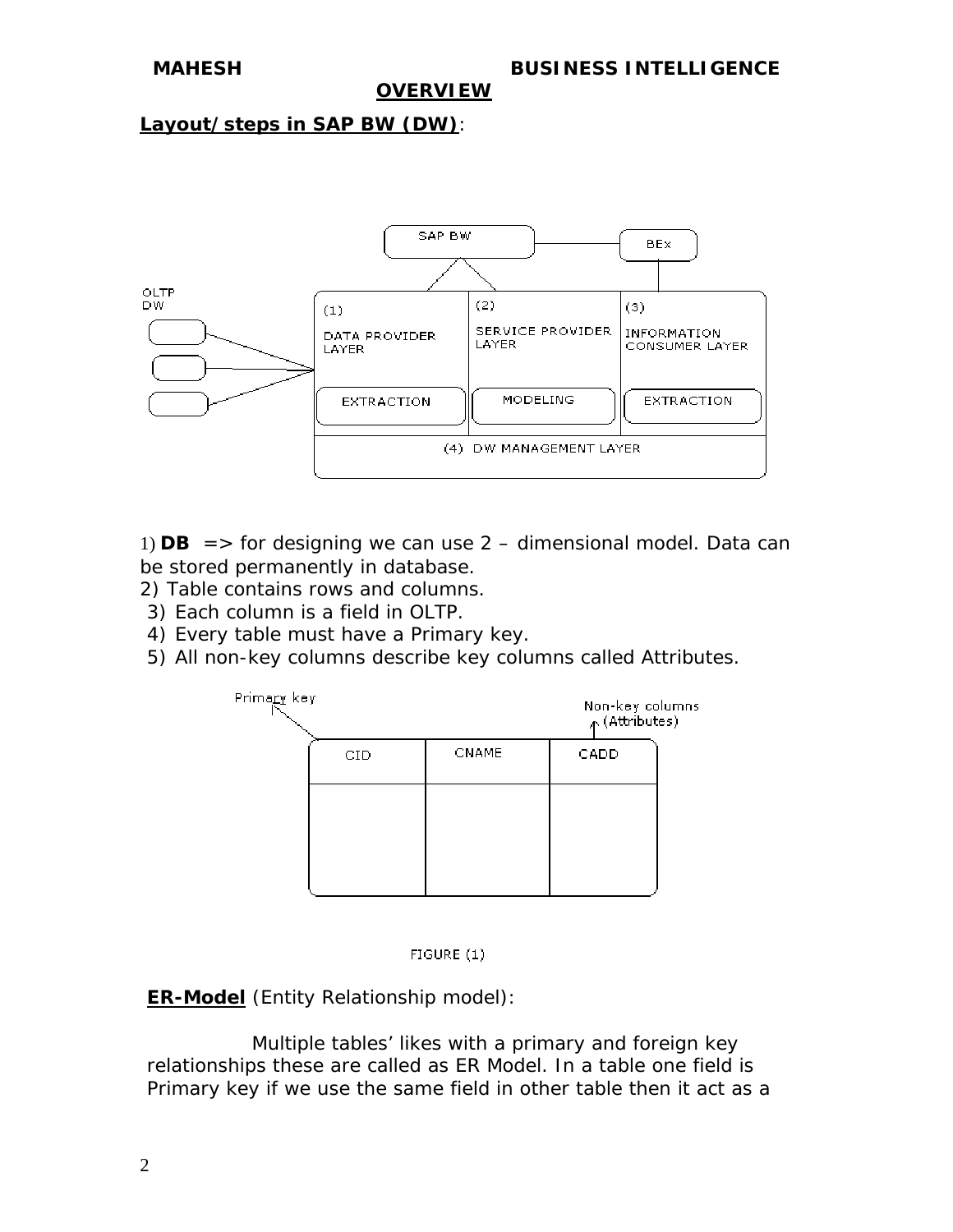foreign key in that table. If two or more columns of a table together acts as **Composite** primary key.

| PID. | CID | LOC. |
|------|-----|------|
|      |     |      |
|      |     |      |
|      |     |      |

#### FIGURE (2)

 In figure (1) and (2), CID is common. Here in figure (2) it acts as foreign key.

## **Designing DB:**

Two ways of designing a DB.

- 1) Objected Oriented
- 2) Normalization

# 1) **Object Oriented:**

- Requirements (i.e. Defining system)
- Identifying the Objects (i.e. Objects) Ex: Customer, Material, Product etc
- Entity diagram is as follows



- Attributes or Properties are nothing but properties of a table.
- Front-end people use methods or functions only.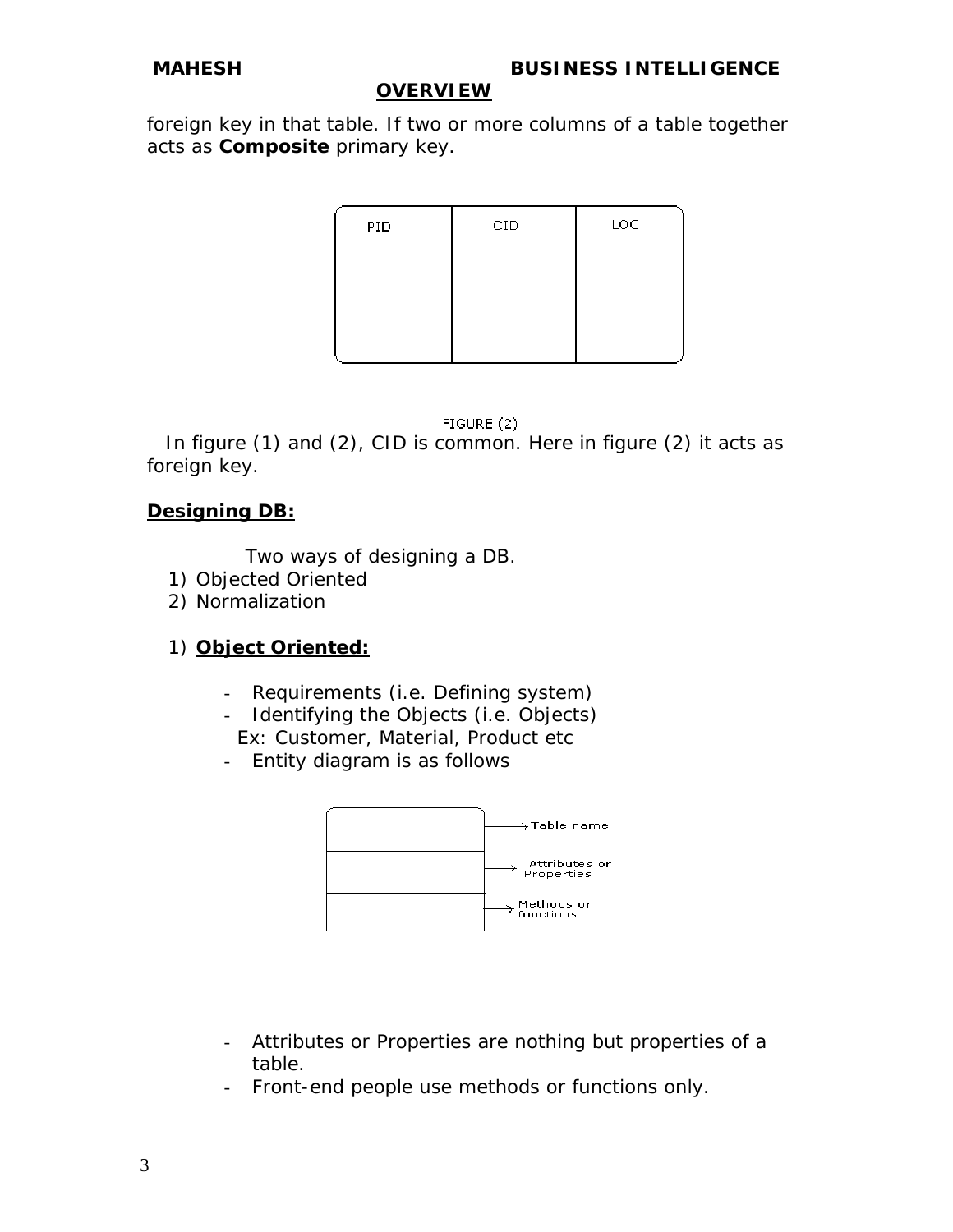# **2) Normalization:**

- Converts demoralized tables into normalized tables.
- Normalization is nothing but dividing the table into small tables and combine them with the help of primary and foreign key relationship.
- Demoralization contains all table data into one table.
- Reduces redundancy of data.
- Reduce complexity
- Saves memory.

#### **DB concepts in OLTP:**

 MDM (Multi Dimensional Model) is used for designing. There are 4 types:

- 1) Star Schema (traditional schema)
- 2) Extended Star Schema (BW schema)
- 3) Snow Flake scheme
- 4) Hybrid schema

# **1) Star Schema (traditional schema):**

master or dimensional table



char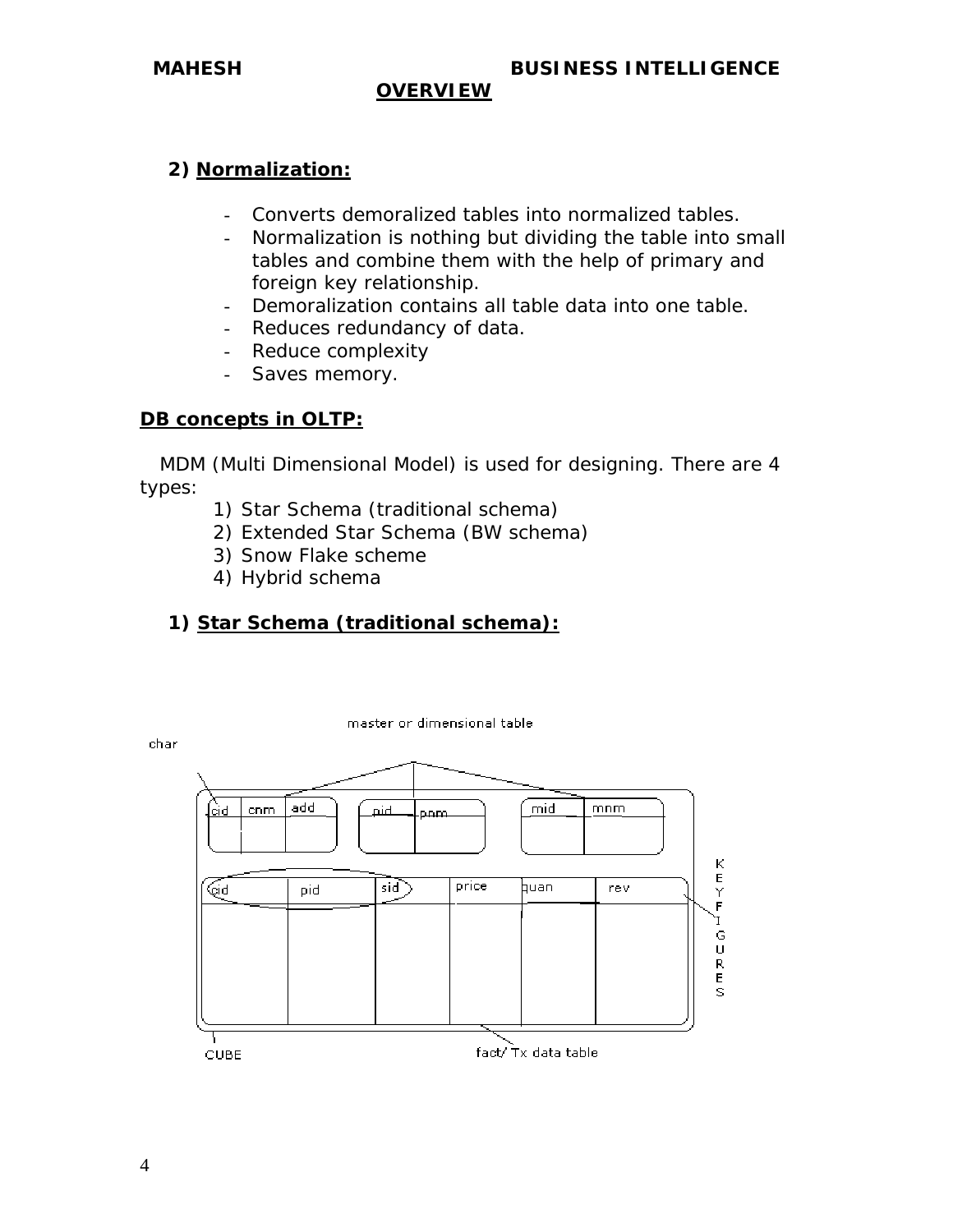- 1) Characters indicate on what base you are trying to analyses.
- 2) Key-figures indicate what you are trying to analyses.
- 3) Master data is qualifying transaction data. Master data is of 3 types.
	- a) Attributes
	- b) Hierarchy
	- c) Text
- 4) Master data is also called as Dimensional table.
- 5) Star schema is completely demoralized form.



#### Limitations:

- 1) Since master data is with in the fact cube so it is not reusable component.
- 2) Limited analysis because the maximum number of master data tables is 16.
- 3) Performance is low because the execution of alphanumeric data is slower than numeric data.

 If we want to extract the data from the table for example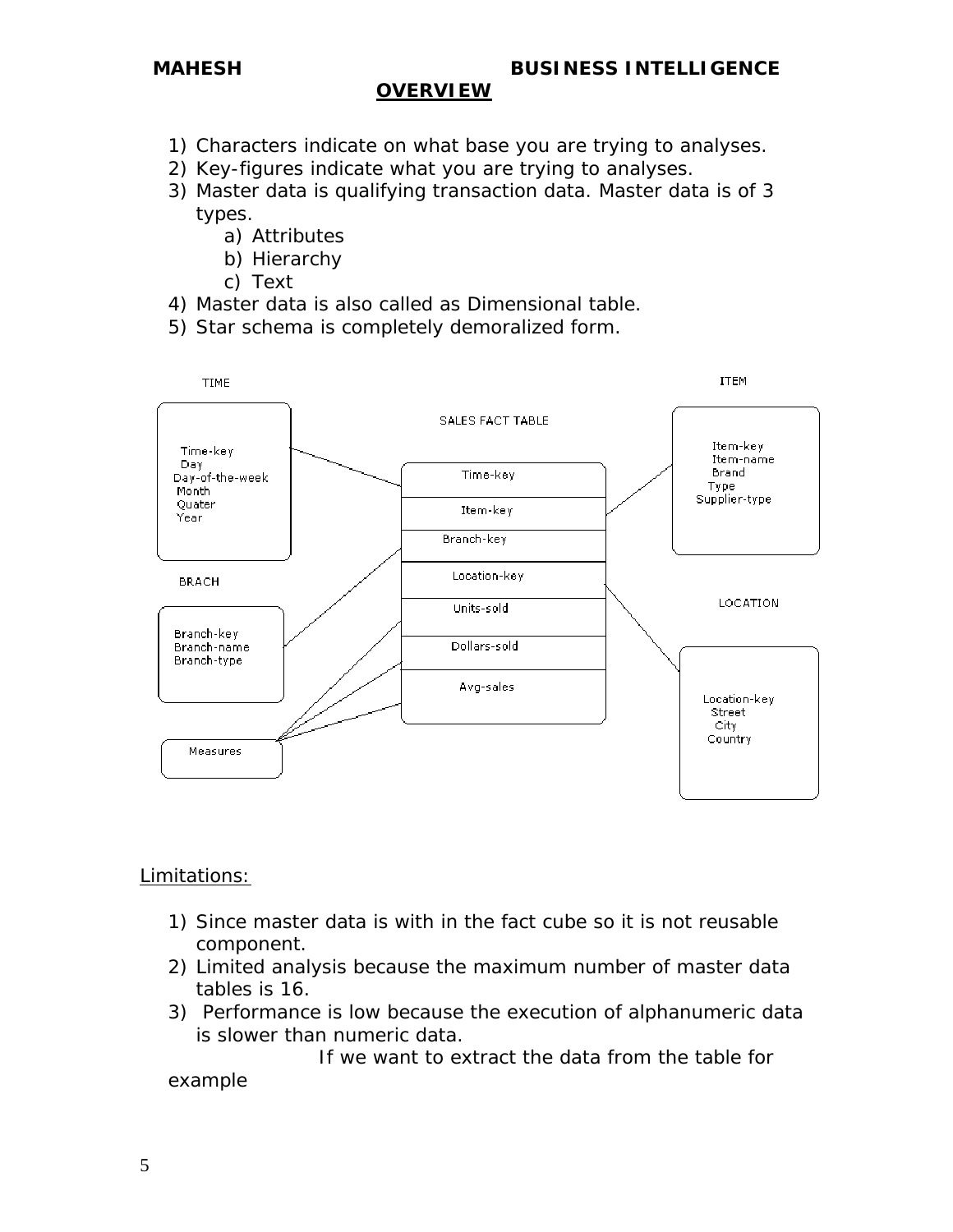*MAHESH BUSINESS INTELLIGENCE* 

#### *OVERVIEW*

| cid          | pid          | Rev          |
|--------------|--------------|--------------|
| c100<br>c100 | p100<br>p200 | 8<br>24<br>٠ |

| cid  | Rev |
|------|-----|
| c100 | 32  |

# **2) Extended star schema:**



 Extended star schema is nothing but combination of both star schema and SID (sorigated id). Changes from star schema to extended star schema are as follows.

- Cube is called as infocube.
- All master data tables are placed out side the cube so they are reusable components.
- Here master data tables and Dimensional tables are different.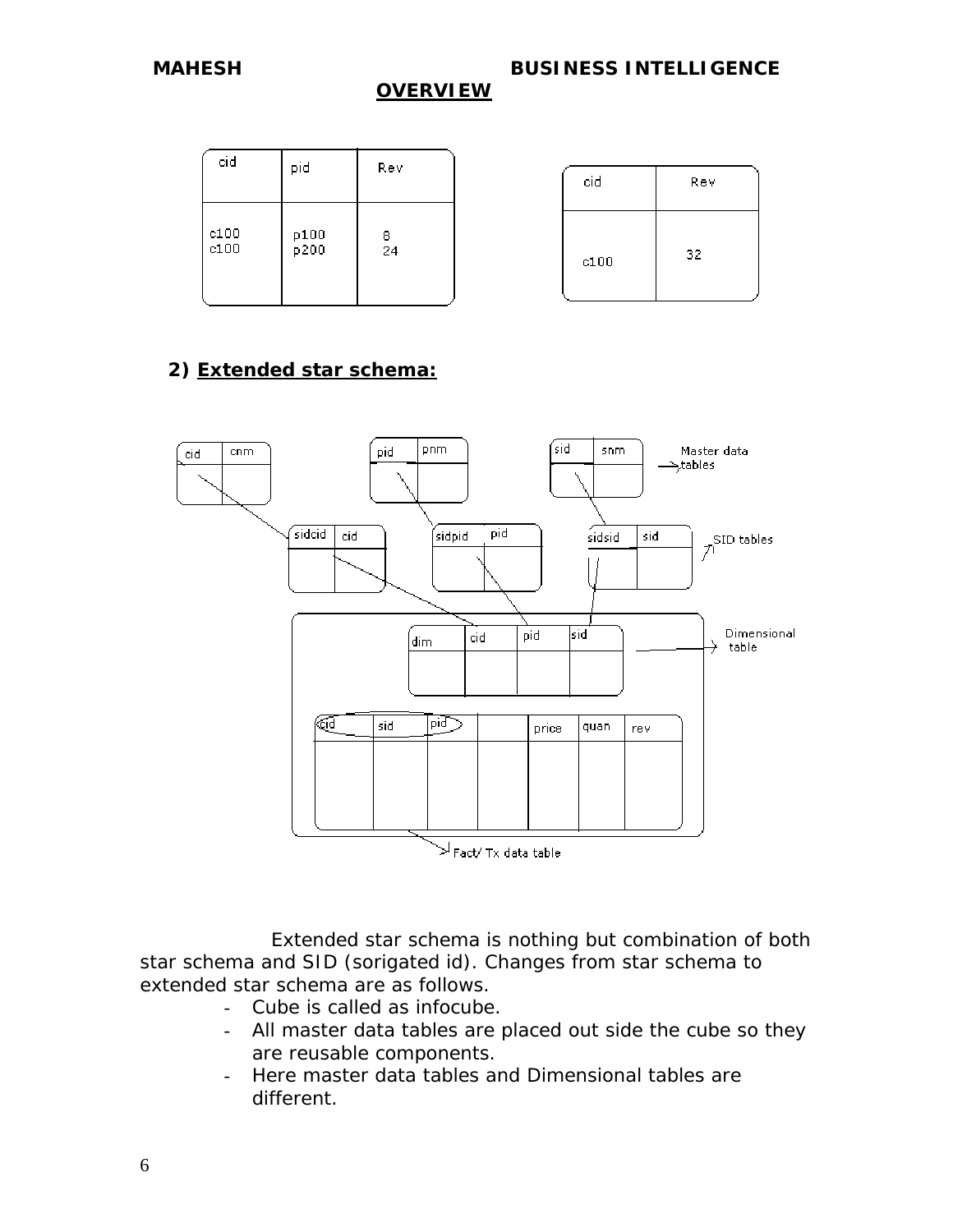When we are loading the data into master data table then SID table is generated. Fact table contains Dimensional ids and key figures.

- Maximum of 1 fact table per infocube.
- Any table contains maximum of 255 fields.
- Maximum of 16 Dimensional tables that an infocube contains. 1 –unit, 1 –time, 1- packet, 13 – Dim id
- Minimum of 4 Dimensional tables that an infocube contains. 1 –unit, 1 –time, 1- packet, 1 – Dim id.
- Maximum of 248 char per Dimensional table contains
- Maximum of 233 key figures per infocube.

#### Limitations:

- (1) Limiting the no. Of joins in reporting.
- (2) Limiting no. Of fields in Dimensional table.

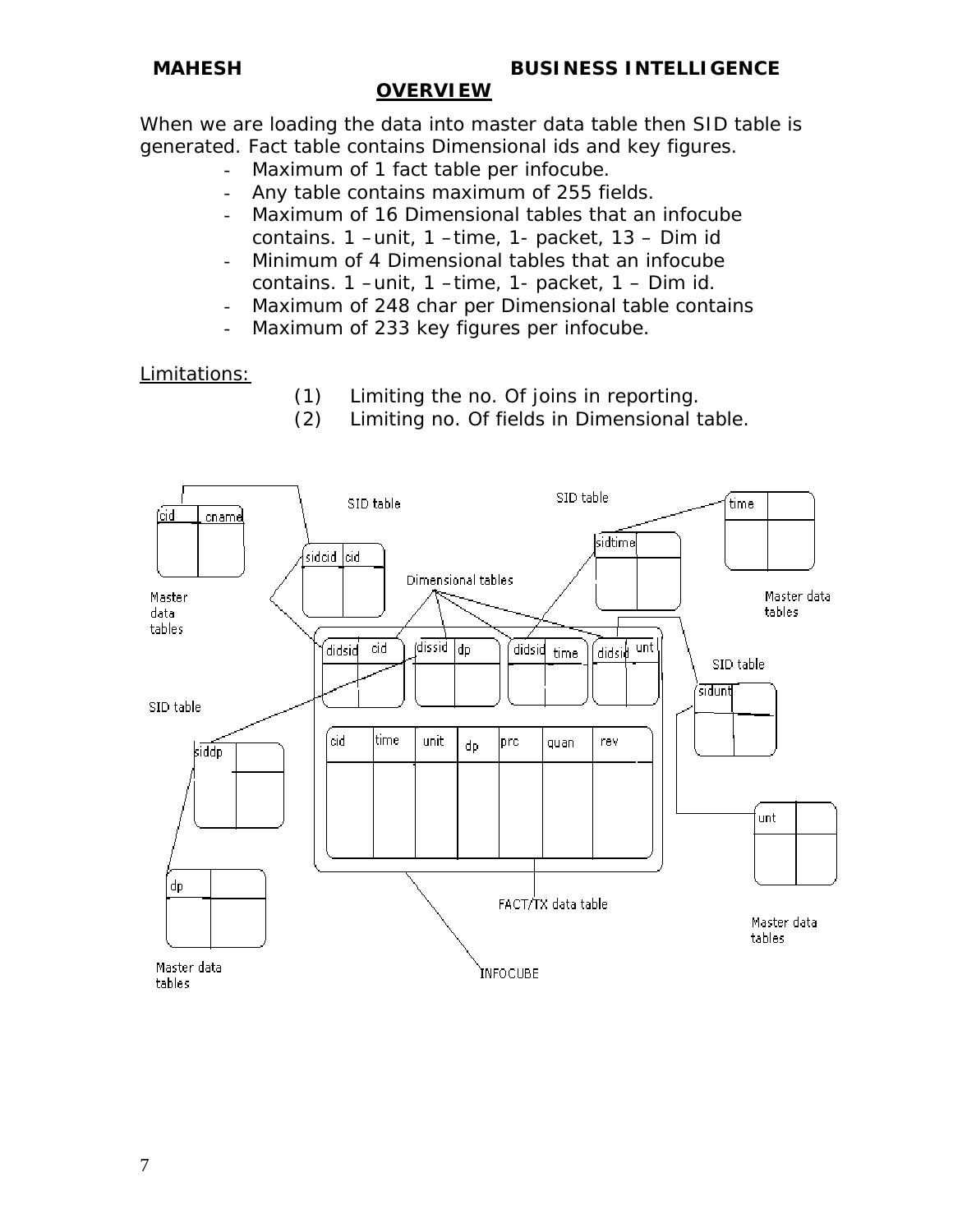

Inorder to enter into the BW Select **BW 3.0B**  $\rightarrow$  **LOGON** 

| My Documents                |                                             |                                 |                   |     |           |
|-----------------------------|---------------------------------------------|---------------------------------|-------------------|-----|-----------|
|                             | $\overline{\boxdot}$ SAP Logon 620          | 日回区                             |                   |     |           |
| My Computer                 | Description<br><b>BW 30B</b><br>SAP 47EE    | Logon                           |                   |     |           |
| nE                          |                                             | لُو                             |                   |     |           |
| My Network<br>Places        |                                             |                                 |                   |     |           |
| ð                           |                                             | Properties                      |                   |     |           |
| Recycle Bin                 |                                             | Groups                          |                   |     |           |
| $\bigoplus$                 |                                             | Server                          |                   |     |           |
| Internet<br>Explorer        |                                             | New                             |                   |     |           |
| $\mathbf{m}$                | $\lvert \cdot \rvert$<br>For Help, press F1 | Delete<br>$\blacktriangleright$ |                   |     |           |
| SAP R3<br>Managem           |                                             |                                 |                   |     |           |
| n-3<br>SAPlogon             |                                             |                                 |                   |     |           |
|                             |                                             |                                 |                   |     |           |
| <b>B</b> Start<br><b>Me</b> |                                             | 5AP Logon 620                   | $S$ SAP STS $(1)$ | udi | $8:00$ AM |

# **User** -- SAPUSER, **Password** -- INDIA then press enter

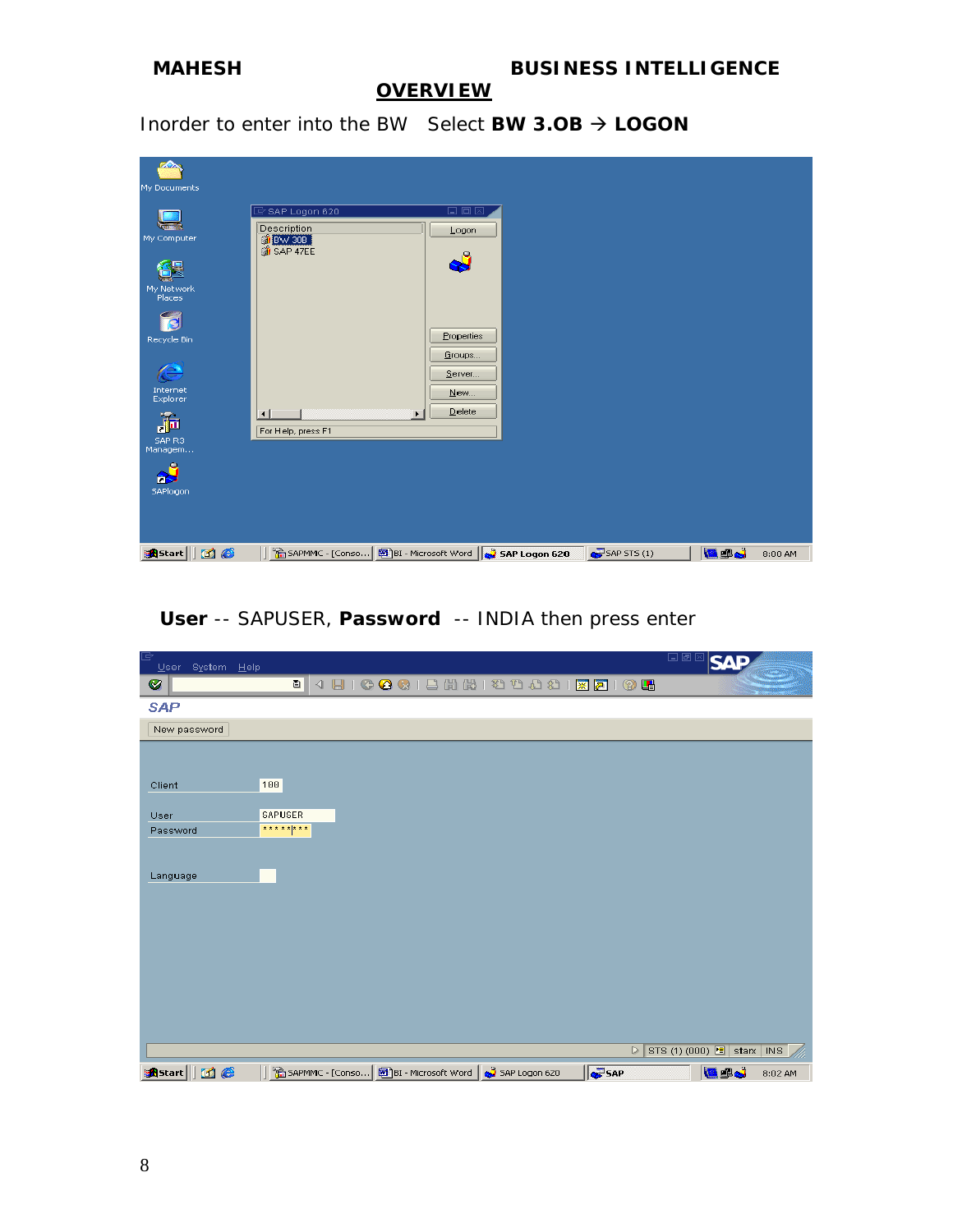#### *MAHESH BUSINESS INTELLIGENCE*

#### *OVERVIEW*

This is the first screen. Give **RSA1** in the command field and then press enter to login BW.

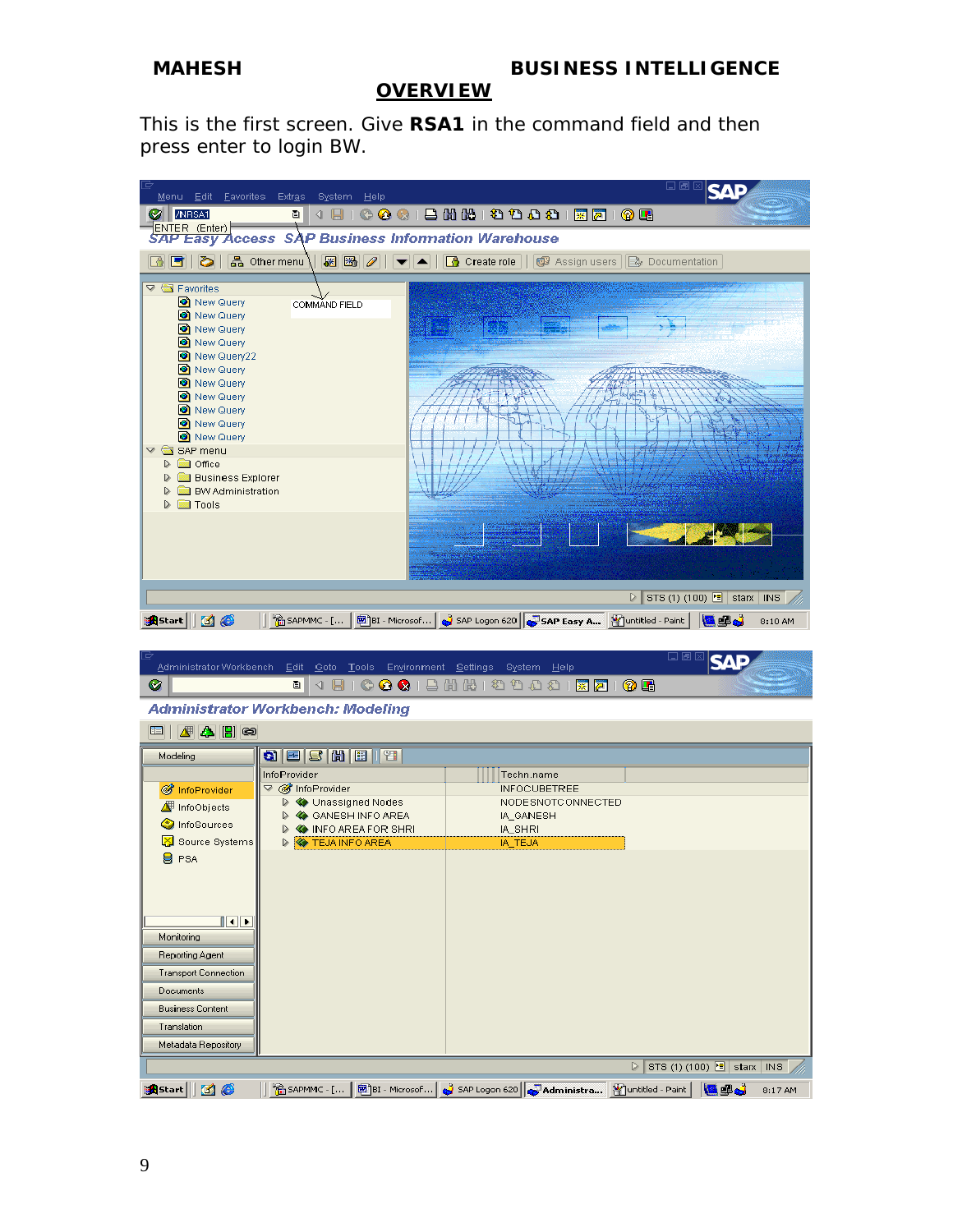This is the first screen for BW. It mainly contains 8 tabs.

- 1. Modeling
- 2. Monitoring
- 3. Reporting Agent
- 4. Transport Connection
- 5. Documentation
- 6. Business Content
- 7. Translation
- 8. Metadata Repository

### **1. Modeling:**

- It mainly Contains Creating infoarea, infoobjects, infocube, infosource, infopackage, ODS, Multiprovider, datasource etc.
- Loading of all objects
- A field in OLTP is called as infoobject in BW system.
- In loading E Extraction
	- T Transferring
	- L Loading

 (This ETL Processing, before it is called as ETTL – Extraction, Transferring, Transporting and Loading. But now this ETL Processing is called as DTP – Data Transferring Process).



# **2. Monitoring:**

• To see weather the load is failed or not.

# **3. Reporting Agent:**

• It is a tool with which we can schedule and execute reporting functions in the background.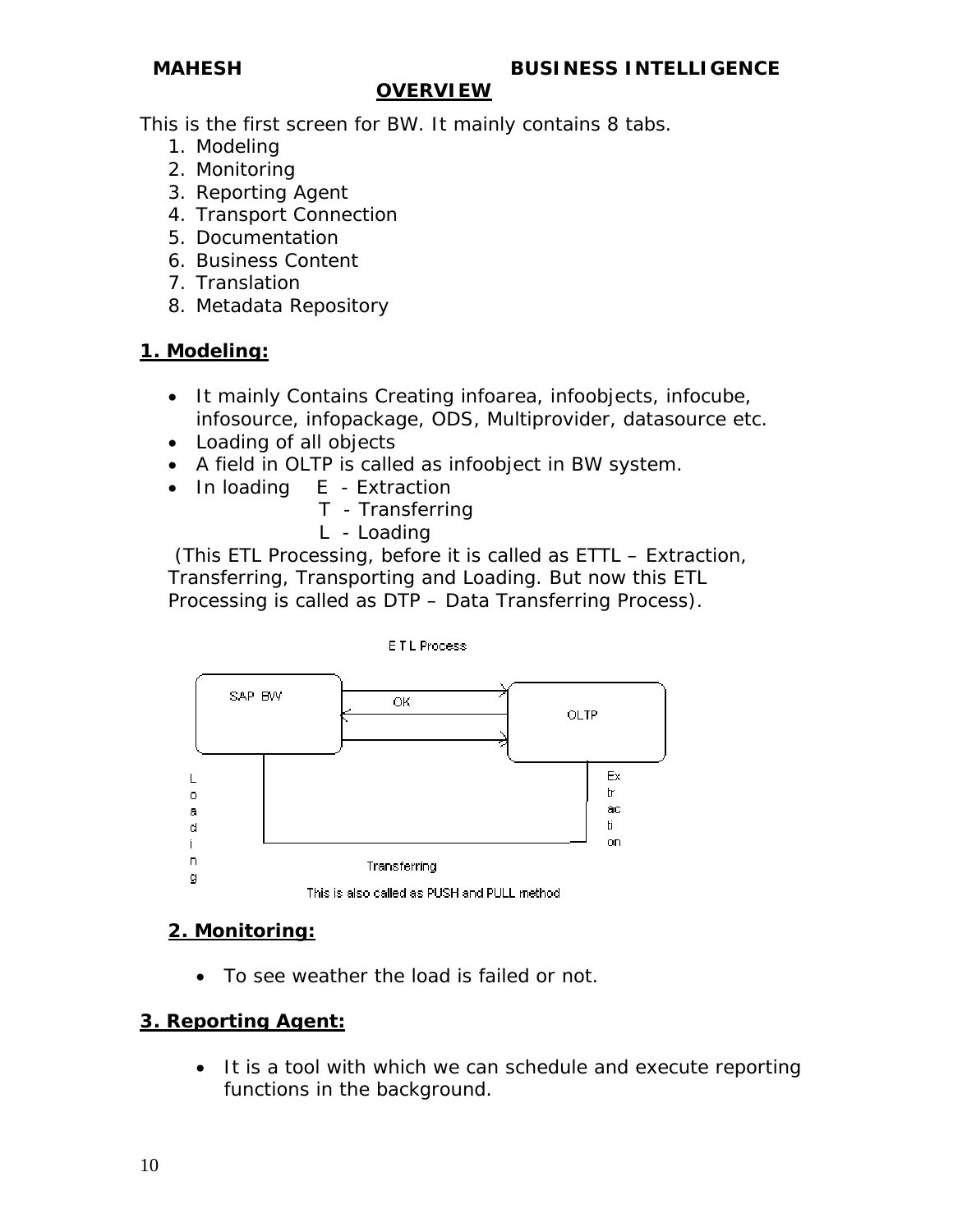## **4. Transport Connection:**

• By using Transport connection we can move the objects from Development to Quality and then to Production.



### **5. Documentation:**

• It enables you to insert, search and create links for one or more documentations in various formats, versions and languages for SAP BW Objects.

### **6. Business Content:**

• It contains all the objects are delivered by SAPBW. It provides pre-Configured information models based on metadata. It is a predefined analytical application model i.e. part of SAP BW software.

Versions

Until unless you activate the object, we can't use the object.

- $N NFW$
- M Modified
- A Activate
- D Delivered.

 Installing the business content means that the object converted from delivered version to active version and start using them. We can't modify the business content objects directly. For that first copy that object and modify it.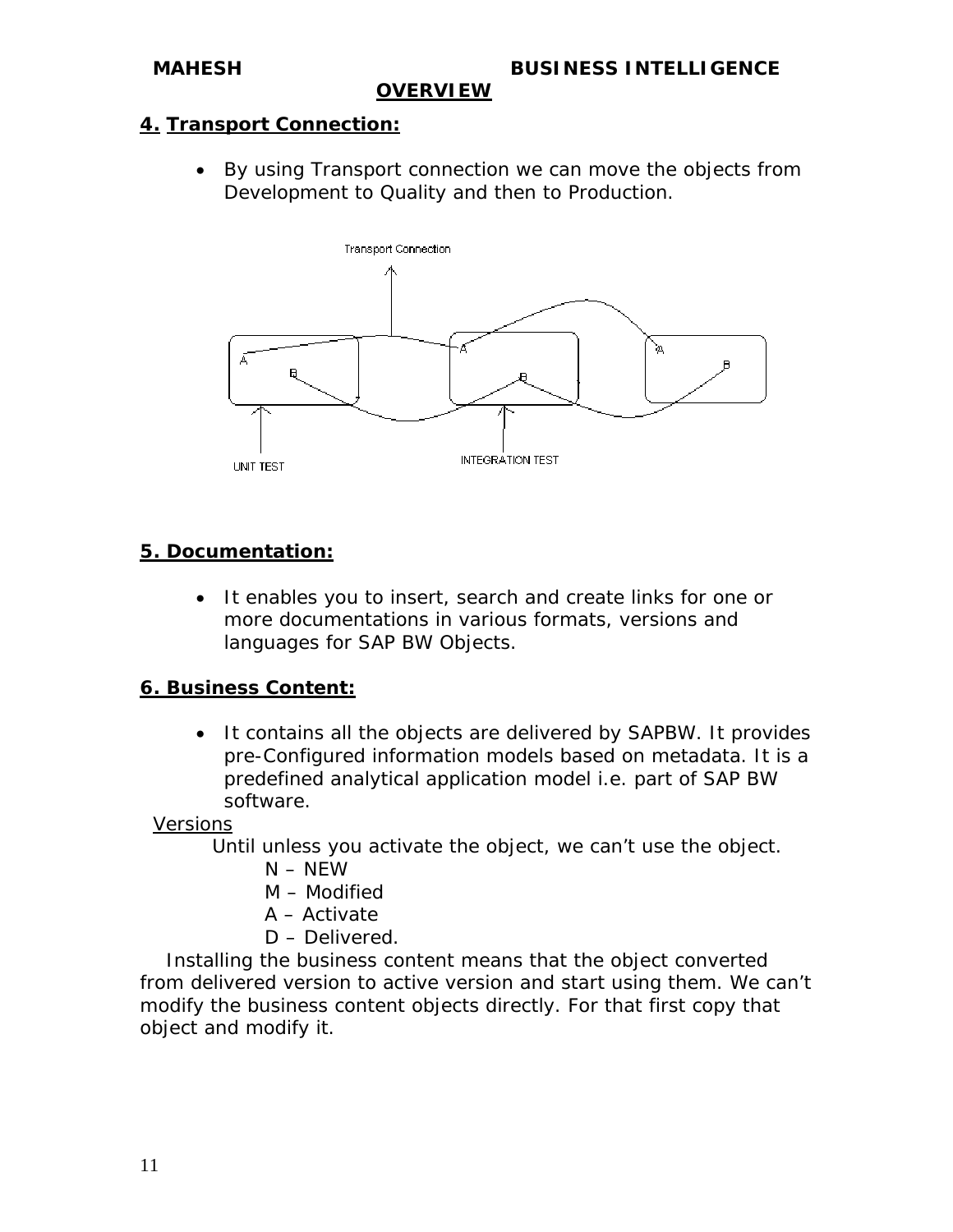## **7. Translation:**

- Converting from one language to another language.
- There are 64 languages in SAP.
- If you are translating them, only description will be changed not technical name.

# **8. Meta data Reporting:**

- Data about data is called as Meta date.
- Meta data management maintains it. It is purely in HTML format.